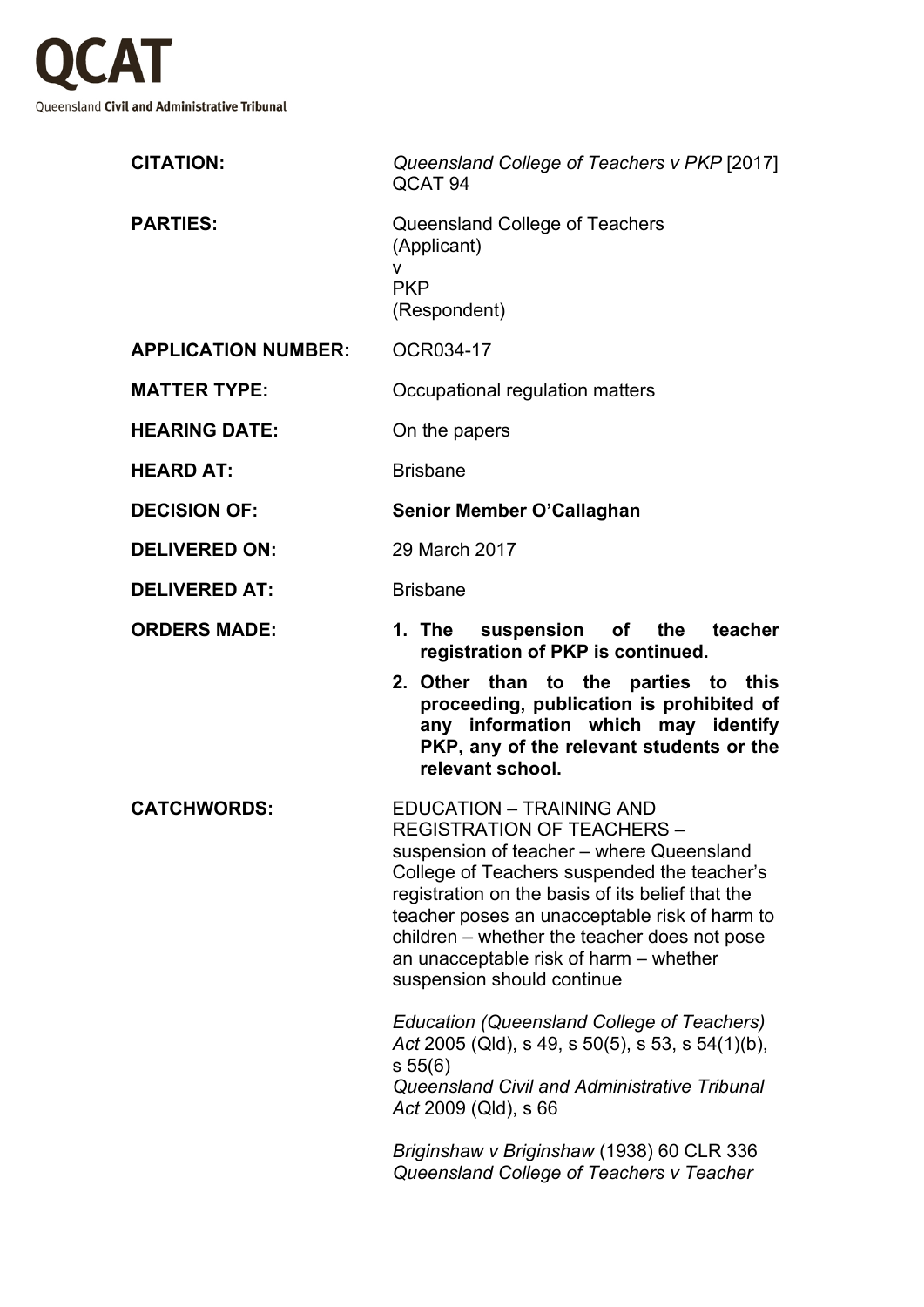# *CXJ* [2016] QCAT 511 *Queensland College of Teachers v Teacher GXM* [2016] QCAT 441 *M v M (*1988) 166 CLR 69

### **APPEARANCES:**

This matter was heard and determined on the papers pursuant to s 32 of the *Queensland Civil and Administrative Tribunal Act* 2009 (Qld) ('QCAT Act').

### **REASONS FOR DECISION**

- [1] PKP has been registered in Queensland as a teacher since 2003. On 18 January 2017 the Queensland College of Teachers ('QCT') suspended his registration pursuant to s 49 of *Education (Queensland College of Teachers)* Act 2005 (Qld) ('the Act') on the basis that he posed an unacceptable risk of harm to children.
- [2] In accordance with s 50(5) of the Act, the QCT has referred the continuation of the suspension to QCAT for review and seeks orders that the suspension continue.
- [3] The Tribunal must decide to continue the suspension unless it is satisfied that PKP does not pose an unacceptable risk of harm to children.<sup>1</sup>
- [4] Directions were made by the Tribunal inviting submissions from PKP as to why he does not pose an unacceptable risk of harm to children. PKP has filed submissions that he does not pose such a risk.

### **The Legislative Framework**

- [5] Upon the referral of the suspension to QCAT for review, the Tribunal must invite the teacher to show why he or she does not pose an unacceptable risk of harm to children.<sup>2</sup> The Tribunal is obligated to continue the suspension, unless satisfied he or she does not pose an unacceptable risk of harm to children.
- [6] I agree with the comments in earlier Tribunal decisions regarding s 49 suspensions, $3$  in that once the QCT has formed a reasonable belief that a teacher poses an unacceptable risk of harm to children and suspended the teacher's registration, the teacher then bears the onus of proof to satisfy the Tribunal that they do not pose an unacceptable risk of harm to children.
- [7] I also agree with comments in those decisions that the standard of proof is the civil standard of balance of probabilities in line with what is commonly

<sup>1</sup> The Act, s 53.

 $\overline{2}$  $\frac{2}{3}$  The Act, s 54(1)(b).

<sup>3</sup> *Queensland College of Teachers v Teacher CXJ* [2016] QCAT 511 [26]; *Queensland College of Teachers v Teacher GXM* [2016] QCAT 441.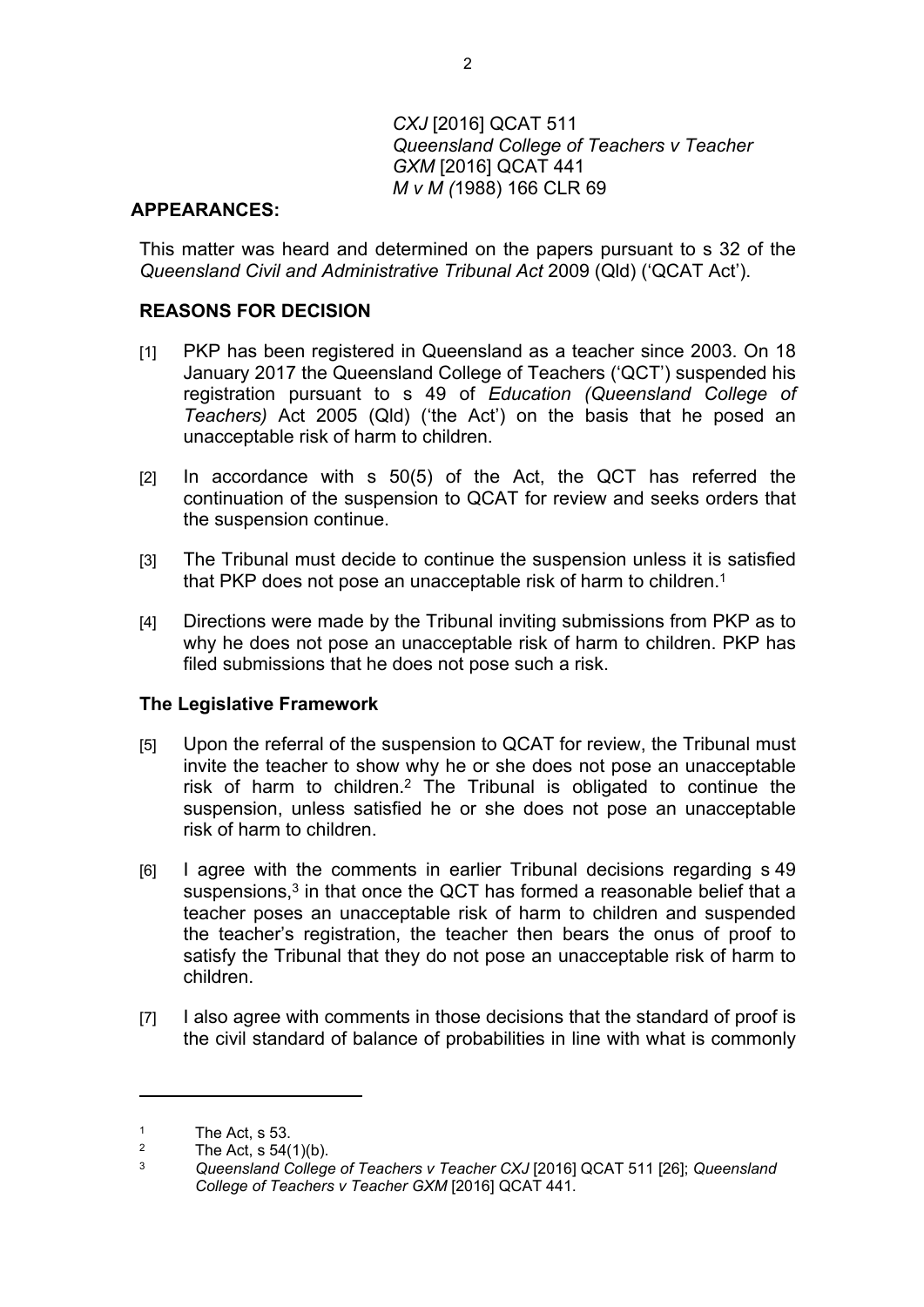referred to as the '*Briginshaw standard*'.<sup>4</sup> Thus, based on the serious consequences of findings, a teacher would not be successful in discharging the onus on the basis of inexact or flimsy evidence.<sup>5</sup>

# **What is meant by an unacceptable risk of harm to children?**

- [8] The Act does not define "unacceptable risk of harm".
- [9] I accept the submission of the QCT that the ordinary meaning of the term should be preferred having regard to the context of the term in the Act and the purpose of the Act.<sup>6</sup>
- [10] The QCT refers the Tribunal to the High Court case of  $M \vee M$ ,<sup>7</sup> which considered the degree of risk of sexual abuse which would lead to denial of parental access. The Court in that case formulated the issue as ensuring the protection of a child from '*unacceptable risk of abuse*'. The QCT submits, and I accept, that this formulation directs the Tribunal to an assessment of the '*chances*' of the risk occurring and the magnitude of potential harm if it did occur, and requires a balancing exercise of advantages and detriments.<sup>8</sup>
- [11] The question is whether there is an identifiable risk of harm and whether such risk is "unacceptable".
- [12] Harm is defined in the QCT Act as:

# **7 Meaning of** *harm*

- (1)*Harm*, to a child, is any detrimental effect of a significant nature on the child's physical, psychological or emotional wellbeing.
- (2) It is immaterial how the harm is caused.
- (3) Harm can be caused by—
	- (a) physical, psychological or emotional abuse or neglect; or
	- (b) sexual abuse or exploitation.
- (4) Harm can be caused by—
	- (a) a single act, omission or circumstance; or
	- (b) a series or combination of acts, omissions or circumstances.

<sup>4</sup> *Briginshaw v Briginshaw* (1938) 60 CLR 336, at 361-362.

<sup>5</sup> *QCT v Teacher CXJ* [2016] QCAT 511, at para [27].

<sup>6</sup> QCT submission dated 3 February 2017, para [8].

<sup>7</sup> (1988) 166 CLR 69.

<sup>8</sup> QCT submission dated 3 February 2017, para [9] referencing John Fogarty AM, 'Unacceptable risk – A return to basics' (2006) 20 *Australian Journal of Family Law 3*.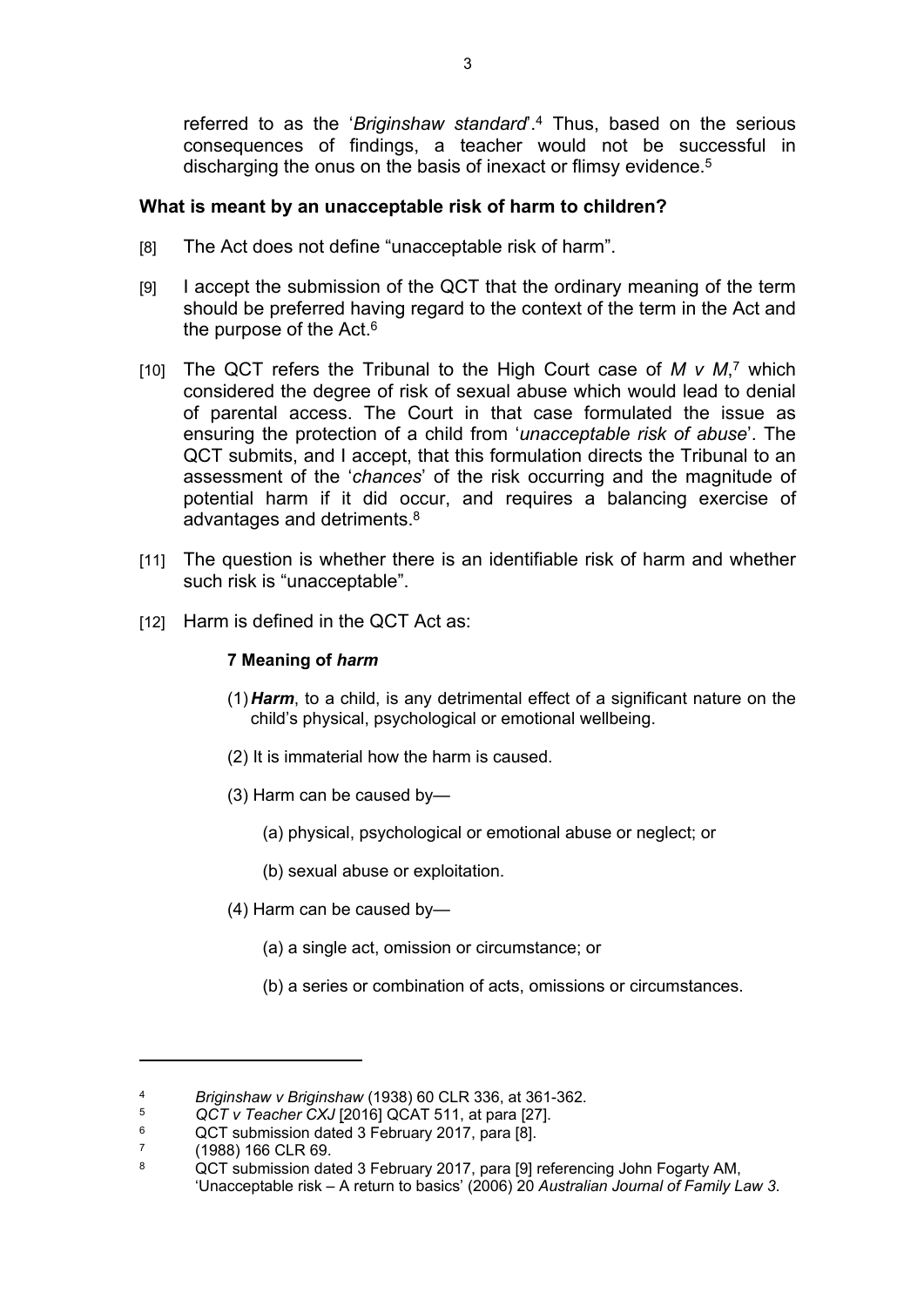- [13] This definition would suggest that the identified risk of harm must be significant, rather than minor, and the degree of risk of the harm occurring must be unacceptable. The mere possibility of harm would arguably not be '*unacceptable*'.
- [14] The determination of any identified risk as unacceptable involves achieving a balance between the protection of students from harm by the conduct of the teacher on the one hand and the potential harm to the teacher of having an unjustified suspension of their registration on the other.
- [15] I accept as submitted by the QCT that this determination must be made in the context of the purpose of s 49, which is to ensure that children are protected by removing the risk that a teacher may harm, or be in a position to harm, children.
- [16] It is a protective provision which prefers the protection of children and the child's interests over the interests of the registered teacher.

### **The grounds of PKP's suspension.**

- [17] The notice of suspension set out the QCT's reasons for forming the view that he posed an unacceptable risk of harm to children as follows:
	- PKP was registered as a teacher from 21 January 2003:
	- He was employed as a teacher at the relevant school between 22 February 2016 and 8 July 2016; and as a teacher at another school between 11 July and 25 November 2016;
	- Between 31 October and 25 November 2016 he failed to maintain appropriate professional boundaries within the student/teacher relationship by engaging in electronic communication including sexually explicit conversation with a year 12 student at the relevant school;
	- On or about 3 November 2016 he failed to maintain appropriate professional boundaries within the student/teacher relationship by sending the student a sexually explicit video depicting him masturbating;
	- On or about 4 November 2016 he failed to maintain appropriate professional boundaries within the student/teacher relationship by having sexual intercourse with the student;
	- During this period he was aware that the student was enrolled at the relevant school
- [18] The QCT filed the material on which the decision was based including: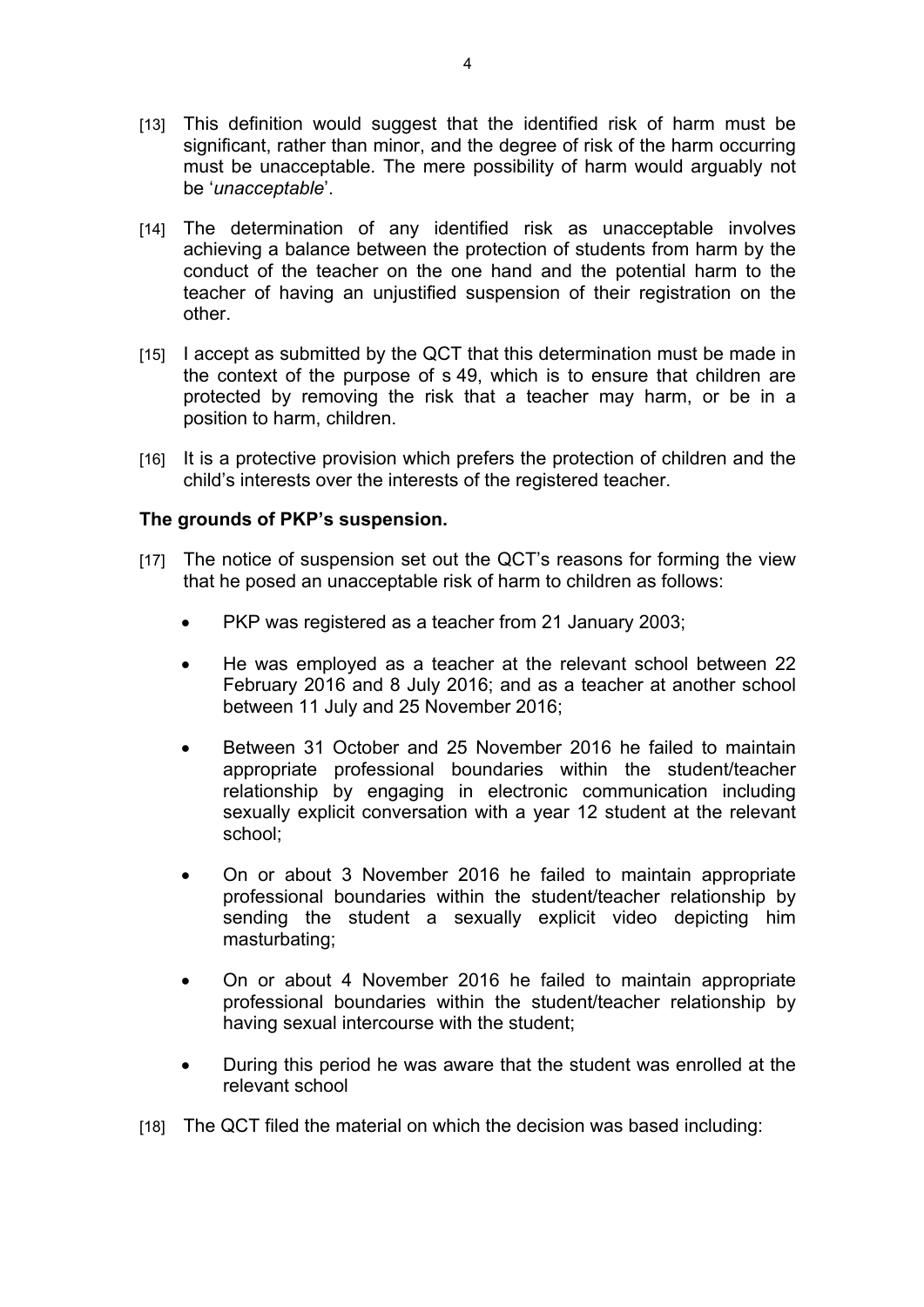- 1. Screenshots of relevant message exchanges between 3 November 2016 and 8 November 2016;
- [19] In seeking to have the suspension set aside PKP has provided a written submission. He says, inter alia:
	- a) The adult student with whom he is alleged to have had an "inappropriate relationship of a sexual nature" was born in 1998, was living independently with her ex-boyfriend at the time of their meeting.
	- b) They randomly matched on the "social dating website" Tinder on 2 November 2016, at which time her age was displayed as 19 years old.
	- c) Prior to 2 November he did not know the student, and at no time had he come into contact with her as a teacher or in the community.
	- d) They exchanged telephone numbers and became friends on Facebook. In further communication he "ascertained that she had finished school."
	- e) Given that he believed there was no "student-teacher relationship" their interaction developed;
	- f) The student in question did not bring any claims of "misconduct or abuse", and this matter was raised by a third party.
- [20] PKP submits that:
	- a) The QCT has formed a belief that he has caused significant and detrimental harm to the student, and it is on that ground that he has been suspended;
	- b) There is no evidence to suggest that the student has suffered significant harm, "deemed detrimental in nature";
	- c) There is no evidence to suggest that he has met and engaged with the student using his authority and position as a teacher;
	- d) There is no information to suggest there has been the existence of an "inherent power imbalance".
- [21] The QCT has filed submissions in response:
	- a) The QCT submits that the argument that during his communications PKP had ascertained that the student had finished school is disingenuous; rather the message exchanges attached to the referral "clearly demonstrate" that he knew the student was enrolled in high school when the relationship commenced;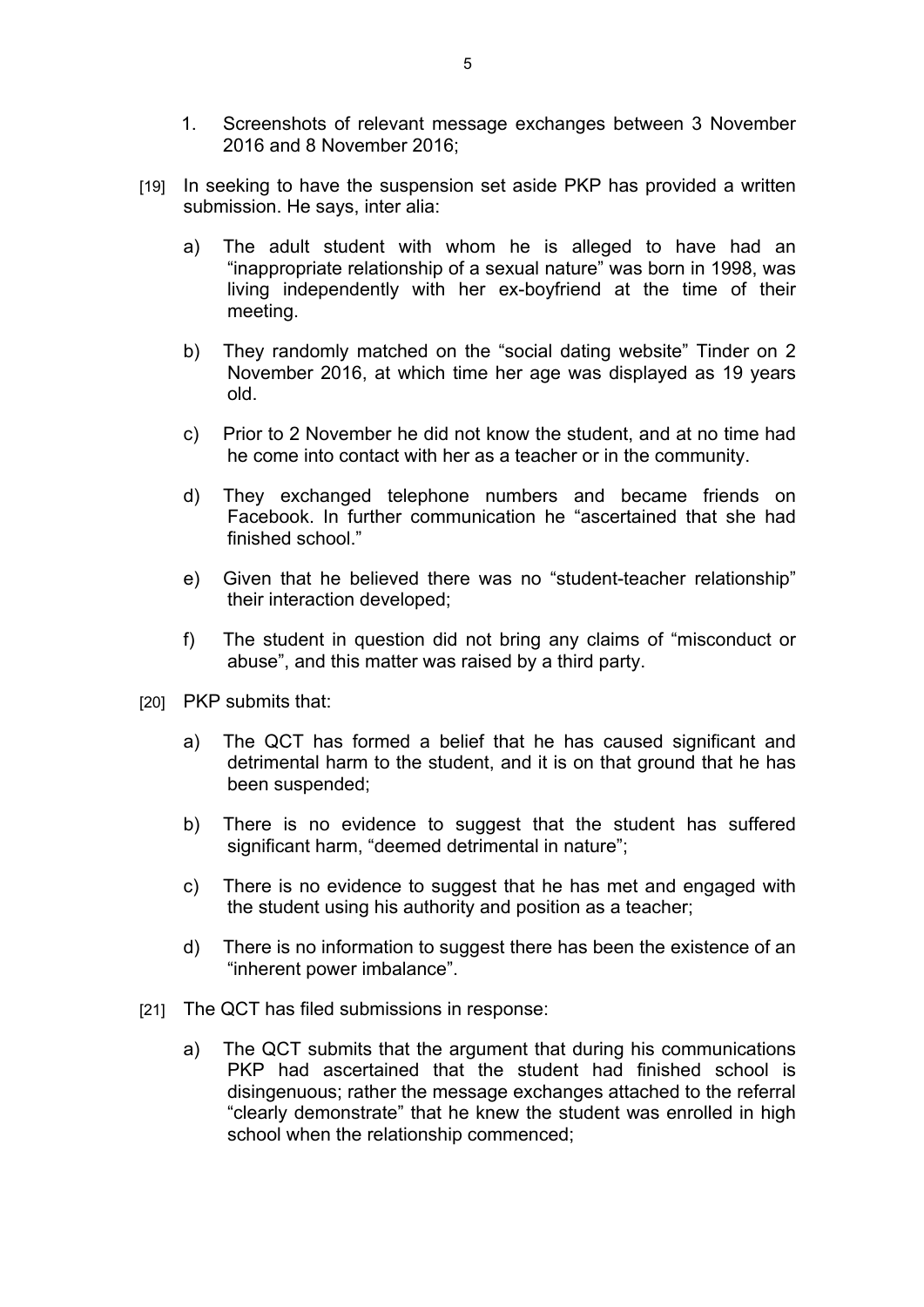- b) The QCT submits that PKP has sought to both mitigate and excuse his inappropriate conduct by submitting that the student has not suffered harm as defined in s 7 of the Act. It says this submission is misconceived in that the issue is one of whether QCT holds the reasonable belief PKP poses an unacceptable risk of harm.
- c) The QCT's assessment of risk "is broad, and not limited to the teacher's alleged conduct concerning a particular student, and includes an assessment of the chances of risk and the magnitude of potential harm that the teacher poses to the general school student population";
- d) Referring to *QCT v Teacher CXJ*, the QCT submits that, in any event, PKP is not in a position to provide evidence as to whether the student has suffered any harm.

# **Does PKP pose an unacceptable risk of harm?**

- [22] I accept the QCT's submission that the text message exchanges do not support PKP's submission that he ascertained during communications that the student had finished high school. In messages dated 3 November 2016 PKP and the student discuss her moving from Maths B to Maths A subjects, with the student saying "I done [sic] math B *before you came* but dropped to A so I had more time to concentrate on my other classes…" [emphasis added].
- [23] In further messages dated 3 November the student says "to think we've wasted a year and could've been doing this [their relationship] since like February!!", PKP says "maybe you should bring your uniform over tomorrow night" and the student refers to her assignment due that day. In messages dated 6 November 2016, PKP refers to Thursday night, and the student says "Good I will be finished with all my exams and be almost graduated and you won't be able to get in trouble…", and PKP further refers to concerns that the student not inform someone of who he is, out of concern that he "would get in trouble with my job".
- [24] That evidence could support a finding that, not only was PKP aware from at least 3 November 2016 that the student was enrolled in high school, but also that the student was aware PKP was a teacher and that both were aware that a student-teacher relationship could 'get him in trouble'. It is possible, with regard to the emphasised section above, that the student knew that PKP had previously taught at her school.
- [25] I accept the QCT's submission that PKP's submission that he ascertained the student had finished high school is disingenuous.
- [26] PKP notes in his submission that, when he randomly matched with the student on Tinder, her age displayed as 19 years old. Elsewhere in his submission however, he states her date of birth, which would lead to the conclusion that in November 2016 she was 18 years old. I also note, in a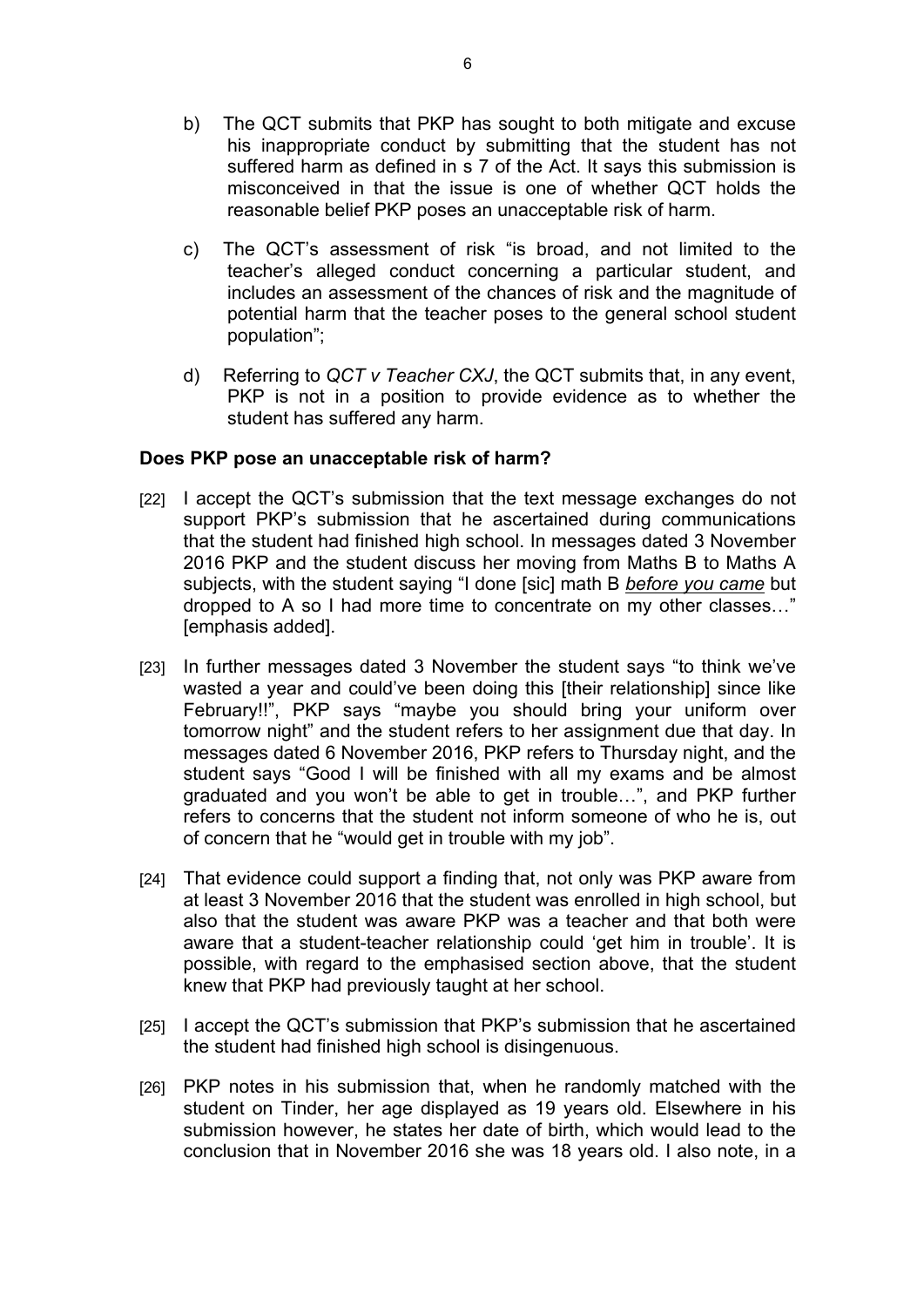message exchange dated 3 November 2016 PKP says "I luv that you're only 18…".

- [27] PKP's submission that there is no evidence to support the statement that the student has suffered harm shows a concerning lack of insight into the potential harm that a sexual relationship between a teacher and student could cause to the student. As noted above, harm may include psychological or emotional harm.
- [28] I also accept the QCT's submission that, in assessing whether PKP poses an unacceptable risk of harm to children, that assessment is not limited to whether the particular student in question has been harmed, but includes the chances of risk and magnitude of potential harm posed to the general school student population.
- [29] While PKP may submit that there is presently no evidence before the Tribunal of the effect of the relationship on the student, nor is there evidence which PKP may point to which indicates that she was not harmed.
- [30] PKP has the onus of satisfying the Tribunal that he does not pose an unacceptable risk of harm. PKP's submissions do not express any insight into the potential harm of his conduct to the student. Rather, he defends his conduct based on the claim, which I have found to be disingenuous, that he was not aware that she was still a student at the relevant time.
- [31] Based on his conduct there is an identifiable risk of harm which is not insignificant. On the brief submissions provided by PKP, I am not satisfied that the behaviour would not be repeated so that PKP does not pose an unacceptable risk of harm to students in the classroom.
- [32] I note that under s 55(6) of the Act, PKP may apply within 28 days of the notice of this decision to QCAT for review of this decision. He may at that point provide additional material dealing with my concerns raised above.

### **Non-publication order**

- [33] The respondent has not sought or made any submissions concerning a non-publication order under s 66 of the *Queensland Civil and Administrative Tribunal Act* 2009 (Qld).
- [34] The QCT however, acknowledges that it would not be in the interests of justice for children to be identified to the public and that publication of these proceedings may lead to the identity of a number of students. The QCT submits that in this case publication of PKP's name or that of the school may lead to identification of the former student who has recently graduated.
- [35] I am satisfied that it would be contrary to the public interest for information to be published which would identify the former student. This includes any